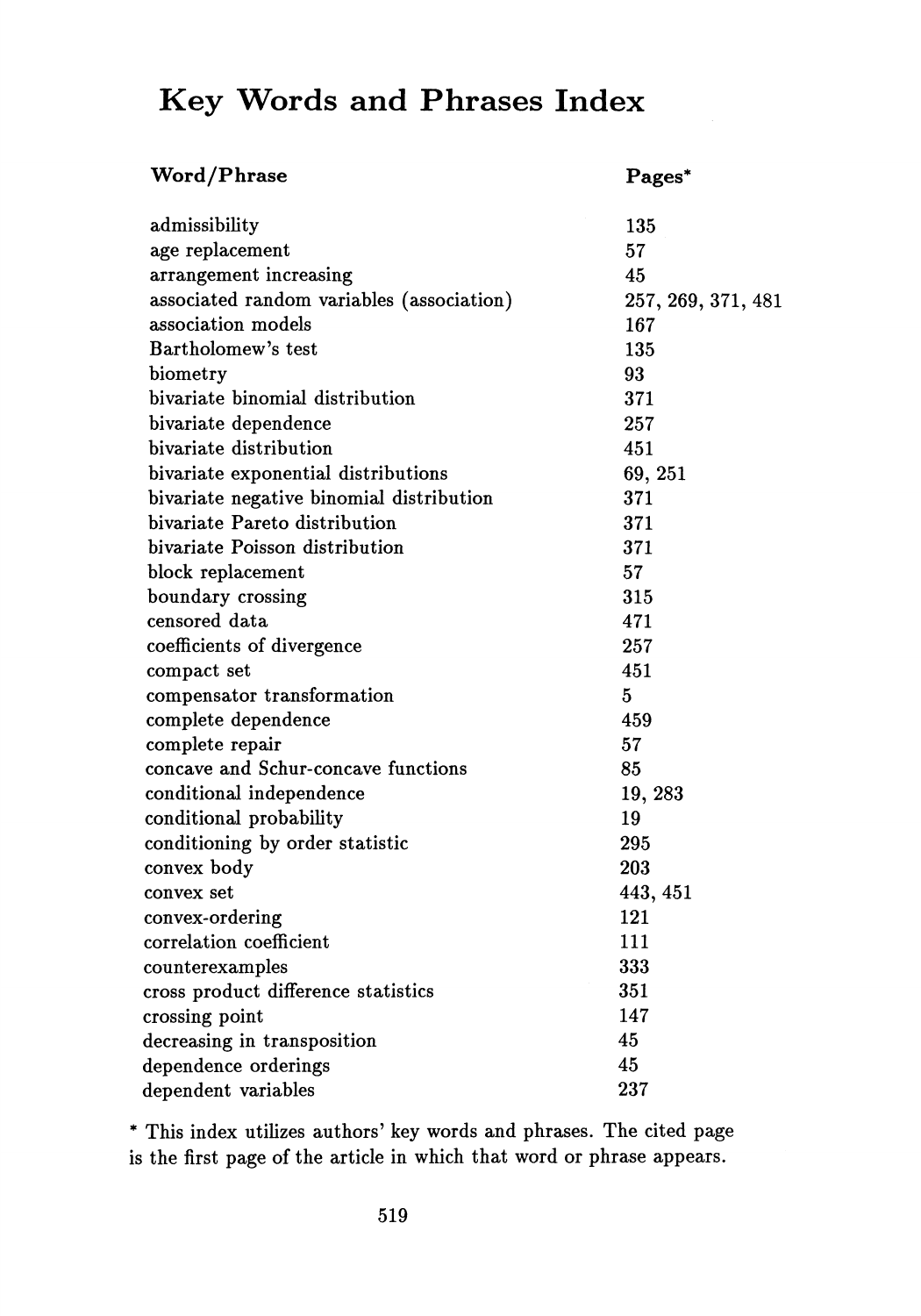| Dirichlet distribution              | 69       |
|-------------------------------------|----------|
| environmental effects               | 435      |
| exact test                          | 351      |
| exchangeable random variables       | 85       |
| exponential approximation           | 111      |
| exponential distribution            | 35       |
| exponential families                | 13       |
| extreme points                      | 443, 451 |
| failure rate                        | 251, 435 |
| <b>FKG</b> inequality               | 135      |
| functional dependence               | 459      |
| gamma process                       | 435      |
| Gaussian quadrature                 | 315      |
| generalized concentration curve     | 403      |
| global dependence                   | 103      |
| goodness-of-fit test statistics     | 167      |
| graphical representation            | 333      |
| graphs                              | 19       |
| heaviness of tail                   | 489      |
| homogeneity                         | 135      |
| imperfect repair                    | 5        |
| independence                        | 269      |
| independent gamma random variables  | 147      |
| inequalities                        | 111      |
| infinite divisibility               | 371, 481 |
| influence diagrams                  | 19       |
| instantaneous failure rate          | 415      |
| intensity function                  | 207      |
| interchangeable random variables    | 295      |
| Ising models                        | 395      |
| Kaplan-Meier estimator              | 471      |
| Kolmogorov's differential equations | 207      |
| likelihood estimation               | 167      |
| likelihood ratio                    | 103      |
| likelihood ratio dependence         | 351      |
| limit theory                        | 283      |
| linear combination                  | 299      |
| log concave                         | 135      |
| majorization inequalities           | 85       |
| Martingale limit theorems           | 471      |
| maximally dependent collection      | 459      |
| mean residual life                  | 251      |
| measure-preserving transformation   | 459      |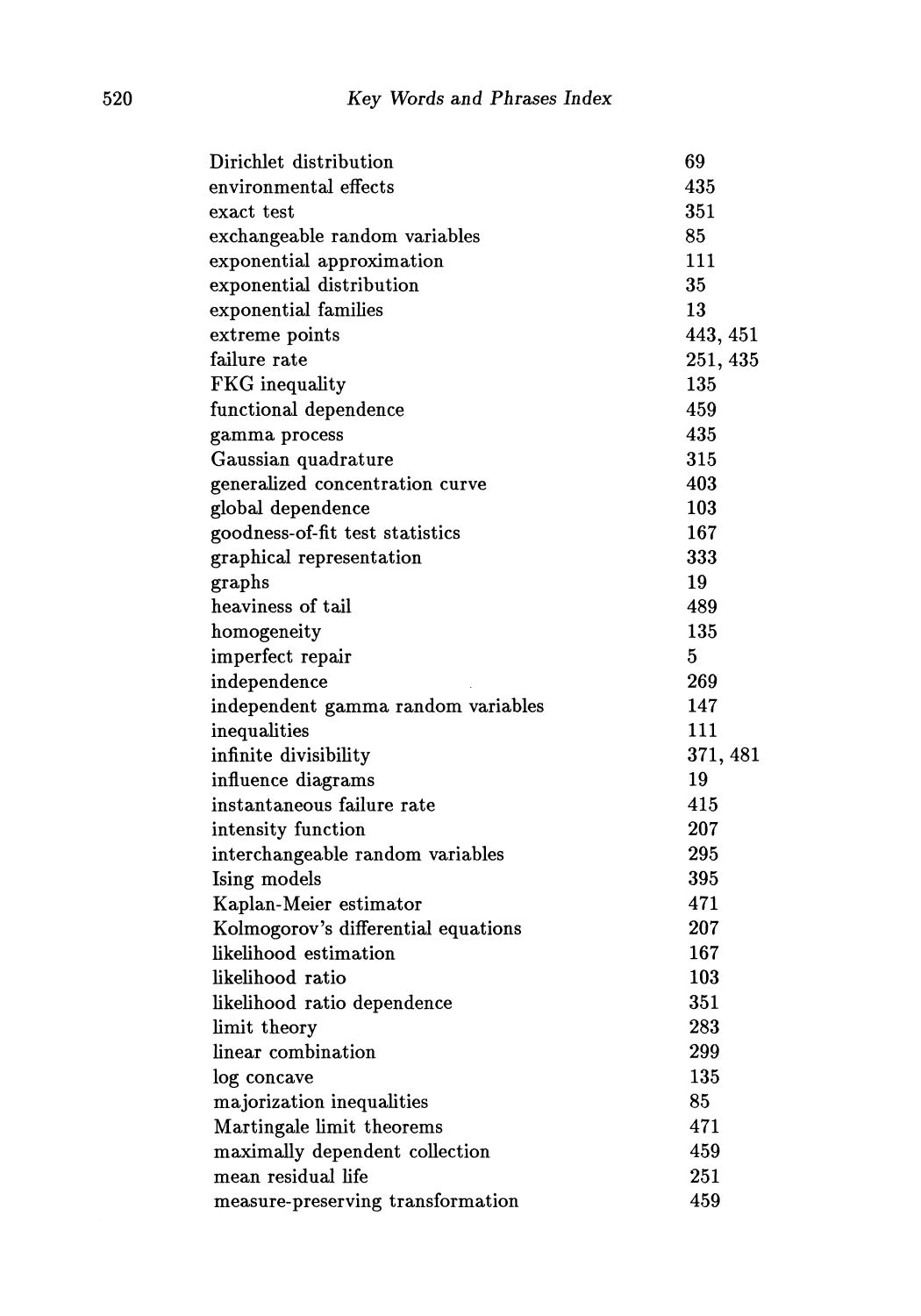| metrics                                                        | 45           |
|----------------------------------------------------------------|--------------|
| minimal repair                                                 | 5, 57        |
| models for dependence                                          | 283          |
| moment inequalities                                            | 85           |
| monotone dependence                                            | 103          |
| monotonicity constraints                                       | 167          |
| more dispersed                                                 | 147          |
| multivariate distributions                                     | 223, 489     |
| multivariate distributions with given marginals                | 371          |
| multivariate exponential                                       | 359          |
| multivariate extreme values                                    | 269          |
| multivariate geometric                                         | 359          |
| multivariate IFR                                               | 415          |
| multivariate life distributions                                | 435          |
| multivariate lifelengths                                       | 93           |
| multivariate total positivity of order two (MTP <sub>2</sub> ) | 135          |
| <b>NBUE</b> and <b>NWUE</b> distributions                      | 111          |
| negative dependence                                            | 13, 223      |
| negative dependence through stochastic ordering                | 295          |
| negative orthant dependence                                    | 203          |
| Neyman structure                                               | 135          |
| nomination sampling                                            | 471          |
| nonhomogeneous Poisson process                                 | 415          |
| nonlinear time series models                                   | 69           |
| nonparametric maximum likelihood                               | 471          |
| nonparametric tests                                            | 35           |
| normal distribution                                            | 315          |
| odds ratio                                                     | 167, 189     |
| one-parameter family of distributions                          | 189          |
| ordered contingency tables                                     | 351          |
| overdispersion                                                 | 489          |
| partial ordering                                               | 45           |
| partial ordering of distributions                              | 121          |
| percolation                                                    | 395          |
| permutation                                                    | 459          |
| Pitman efficiency                                              | 237          |
| point processes                                                | 207          |
| Poisson processes                                              | 111          |
| Polya frequency function of order two $(PF_2)$                 | 135          |
| positive dependence                                            | 13, 69, 223, |
|                                                                | 269, 315     |
| Positive dependence property                                   | 189          |
| positive lower orthant dependence                              | 443          |